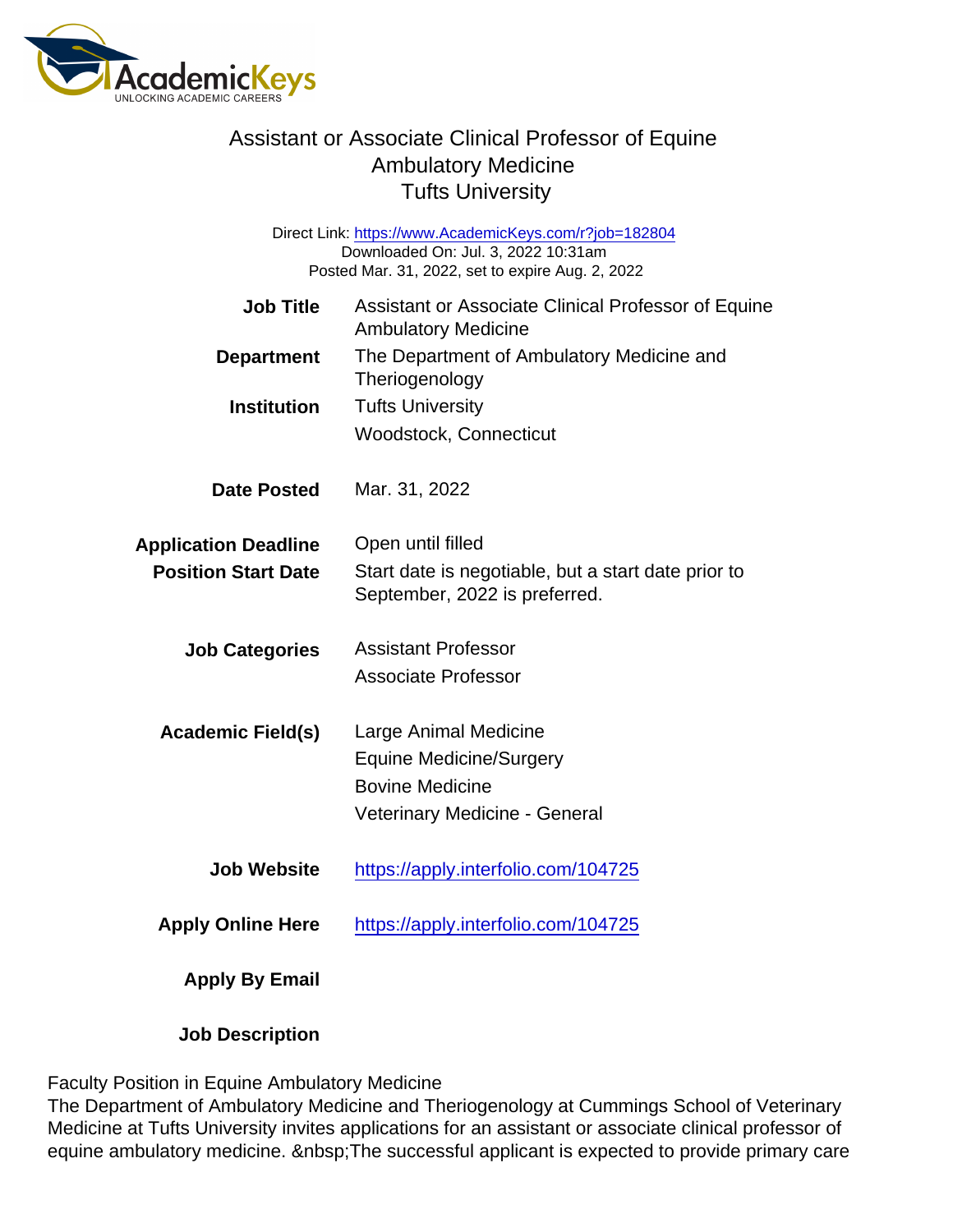Direct Link: <https://www.AcademicKeys.com/r?job=182804> Downloaded On: Jul. 3, 2022 10:31am Posted Mar. 31, 2022, set to expire Aug. 2, 2022

equine medicine and surgery in an ambulatory setting, while providing learning experiences for final year DVM students. Contribution to pre-clinical and clinical teaching in the DVM program, mentoring interns, and scholarly activity is also expected.

The Department of Ambulatory Medicine and Theriogenology provides teaching expertise supporting general veterinary medicine for all large animal species, including classroom, clinical skills, small group, and clinical rotation teaching. There are ample opportunities to engage in teaching. While this is primarily a clinical and teaching position, engagement in research and/or scholarly activity sufficient to maintain expertise is expected. There are opportunities for collaborative or independent projects, according to interests. As a clinical professor, it is expected that the equivalent of ~32 weeks will be spent on clinical service,  $\sim$ 7 weeks will be devoted to teaching,  $\sim$  5 weeks will be devoted to scholarly activity, and ~3 weeks will be devoted to service. &nbsp:

Clinical practice is under the auspices of Tufts Veterinary Field Services (TVFS), which is based along with the academic department in Woodstock, CT. The main campus is located 35 miles away, in North Grafton, MA and is where the majority of non-clinical rotation teaching occurs. & nbsp; TVFS provides high quality individual animal care, herd health, production medicine, and reproductive services for horses (2500/year), dairy and beef cattle (2,000 calls/50,000 animals), small ruminants (2500/year), camelids (400/year), and pigs (300/year). TVFS is currently composed of nine clinicians and one intern. Specialized equipment available includes digital radiography, diagnostic ultrasound, and endoscopy. & nbsp; A haul-in with stocks is available at the clinic in Woodstock, CT. Easy referral for advanced medical and surgical care is available at the Hospital for Large Animals in N. Grafton, MA. & nbsp: The Hospital for Large Animals has a full range of board specialists. 

The position is expected to provide primarily equine clinical services, along with one other predominantly equine clinician. Clientele is primarily pleasure horses, with some competition or show animals. In additional to general medicine expertise, proficiency in lameness evaluation and treatment is valuable. & nbsp; Rotational participation in the emergency call schedule for all species seen at TVFS is required. Emergency call is shared amongst all clinicians and includes serving as a back-up for the intern. Because of these needs, a willingness to provide services for other livestock is also required. 

Qualifications: Minimum requirements include a DVM degree or its equivalent and eligibility for licensure in Connecticut, Rhode Island, and Massachusetts. The ability to achieve federal and state accreditation is required. Demonstrated expertise in general equine medicine and surgery is required, with a minimum of two years of experience by the date of hire. Ability and willingness to provide care for other livestock species is also required. Excellent communication skills and an enthusiasm for teaching are required. Previous formal or informal teaching experience in an academic or practice setting is considered an asset. Practitioner or specialty board certification is not required but would be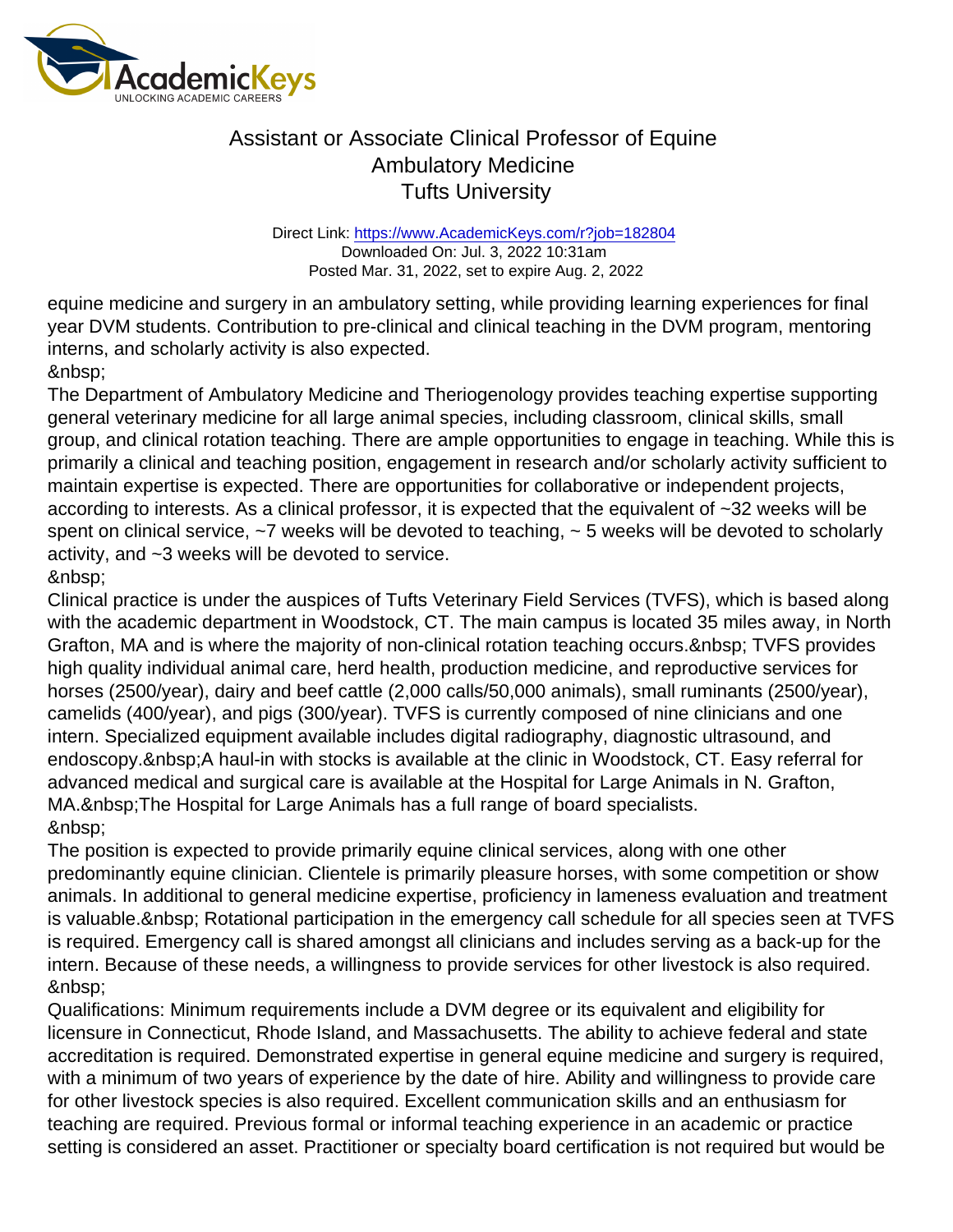Direct Link: <https://www.AcademicKeys.com/r?job=182804> Downloaded On: Jul. 3, 2022 10:31am Posted Mar. 31, 2022, set to expire Aug. 2, 2022

considered an asset. 

Application procedure: Review of applications will begin April 30th and the search will continue until a suitable candidate is identified. Candidates should submit a curriculum vitae and a cover letter describing their qualifications, clinical interests and experience, teaching experience, and research or scholarly interests. Please address your strengths and experiences in diversity and inclusion as it relates to teaching, research, and/or service in your cover letter. The names, addresses, phone numbers, and e-mail addresses of five references should be provided. Applicants should submit materials through Interfolio (http://apply.interfolio.com/104725).For questions about the application process please contact Dr. David Matsas at david.matsas@tufts.edu. Start date is negotiable, but a start date prior to September, 2022 is preferred. 

Cummings School is situated in Grafton, MA on a 600-acre pastoral campus, forty-five minutes west of Boston and next door to Worcester, the second largest city in Massachusetts. & nbsp; The Department of Ambulatory Medicine and Theriogenology and Tufts Veterinary Field Service are located in Woodstock, CT. There is a regional rail service stop adjacent to the main campus and easy access to cultural and sporting events. The main campus and Woodstock are short drives from beautiful beaches, mountains, and other unique features of New England. The area is a hub of biotechnology and higher education. The K-12 education system is excellent. Housing is readily available close to campus or in any number of surrounding towns.

#### EEO/AA Policy

Tufts University is an equal opportunity employer. We are committed to increasing the diversity of our faculty and staff and fostering their success when hired. Members of underrepresented groups are welcome and strongly encouraged to apply. If you are an applicant with a disability who is unable to use our online tools to search and apply for jobs, please contact us by calling Johny Laine in the Office of Equal Opportunity (OEO) at 617.627.3298 or at Johny.Laine@tufts.edu. Applicants can learn more about requesting reasonable accommodations at http://oeo.tufts.edu.

Contact Information

Please reference Academickeys in your cover letter when applying for or inquiring about this job announcement.